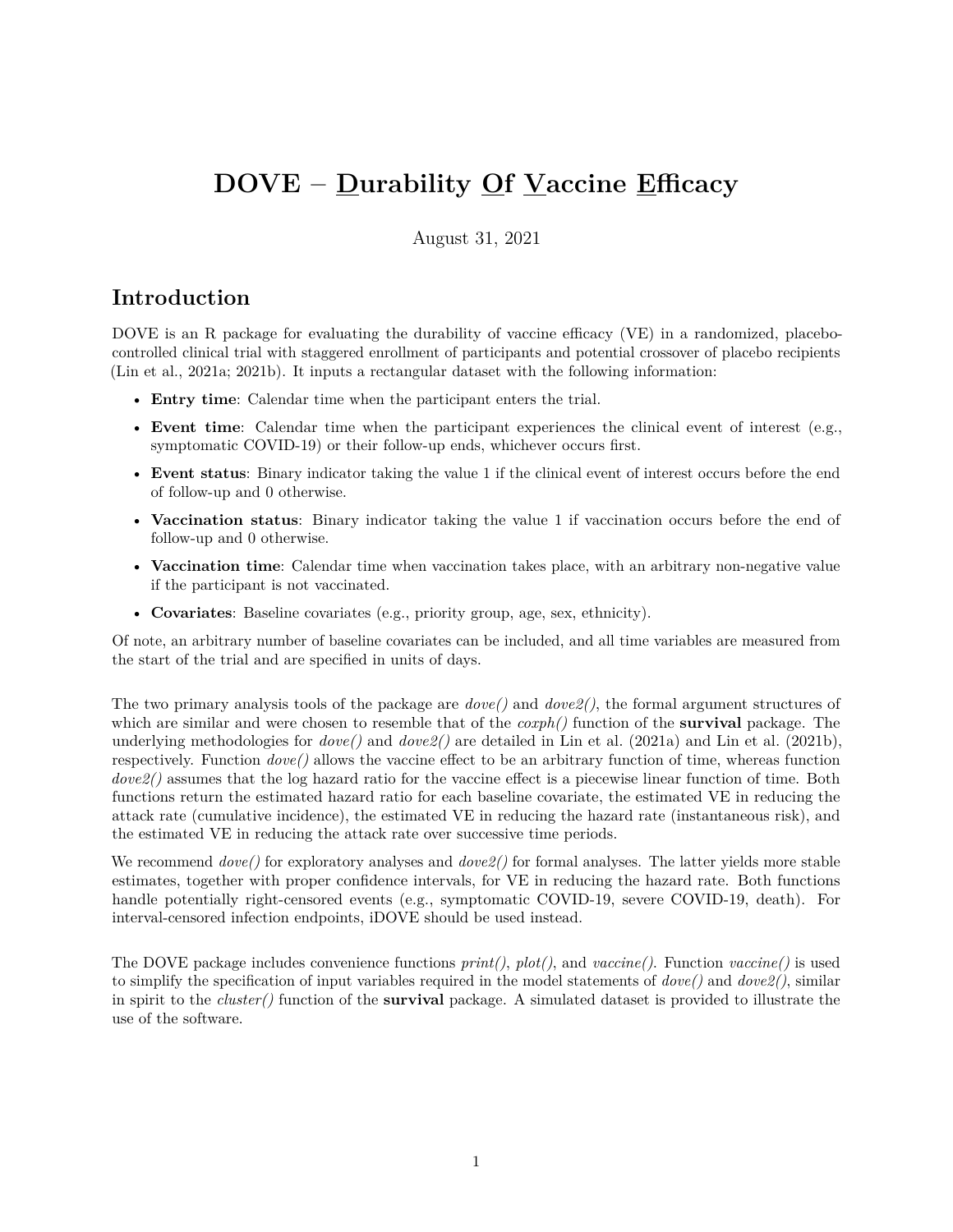### **Functions**

#### *vaccine()*

This convenience function is used as a component of the right-hand side of a formula object for the sole purpose of simplifying the specification of required input variables: entry time, vaccination status, and vaccination time. This function is not intended to be used as a stand-alone feature; although for completeness, the function ensures that the input data obey basic constraints and returns the data in a predictable format for use in internal functions.

The usage is

vaccine(entry\_time, vaccination\_status, vaccination\_time)

where entry\_time is the time when the participant enters the trial, vaccination\_status is the binary indicator of vaccination, and vaccination\_time is the time when vaccination takes place.

#### *dove()*

This function estimates VE as a nonparametric function of time. The value object returned contains the estimated hazard ratio for each baseline covariate, estimated VE in reducing the attack rate,  $VE_a(t)$ , and in reducing the hazard rate,  $VE_h(t)$ , where t is the time elapsed since vaccination, as well as the estimated VE in reducing the attack rate over *m* successive time periods,  $VE_a(0, t_1), VE_a(t_1, t_2), \ldots, VE_a(t_{m-1}, t_m)$ . By definition,  $VE_a(0, t) = VE_a(t)$ .

The function call takes the following form:

dove(formula, data, plots = TRUE, timePts = NULL, bandwidth = NULL)

where

- formula is a model statement. See below for further details.
- data is the data.frame object containing all required data as previously described.
- plots is a logical object indicating whether graphical forms of the  $VE_a(t)$  and  $VE_h(t)$  results are to be generated.
- timePts is an optional vector object specifying the time points  $(t_1, t_2, \ldots, t_m)$  for partitioning the study period.
- bandwidth is an optional numeric object specifying the tuning parameter for the bandwidth used in the kernel estimation of  $VE<sub>h</sub>(t)$ .

To obtain reliable estimates of  $VE_a$   $(t_{j-1}, t_j)$   $(j = 1, \ldots, m)$ , we suggest using broad time periods, such as every month, every two months, or every quarter. If timePts is not provided, the default time periods are every 60 days. (If *τ <* 60 days, timePts must be provided.) We suggest choosing bandwidth between 0.1 and 1.0: a smaller bandwidth yields a less biased estimate of *V Eh*(*t*), whereas a larger bandwidth yields a smoother estimate of the  $VE<sub>h</sub>$  curve. The default value of bandwidth is 0.3. This input is ignored if plots is FALSE.

The model statement is a formula object. The left-hand side is a survival analysis object as returned by the *Surv()* function of the **survival** package and specifies the event time and event status. The right-hand side is a combination of baseline covariates and the previously described *vaccine()* function. Categorical baseline covariates can be specified, and if provided, all other categories are compared to the first category. The formula input takes the following general structure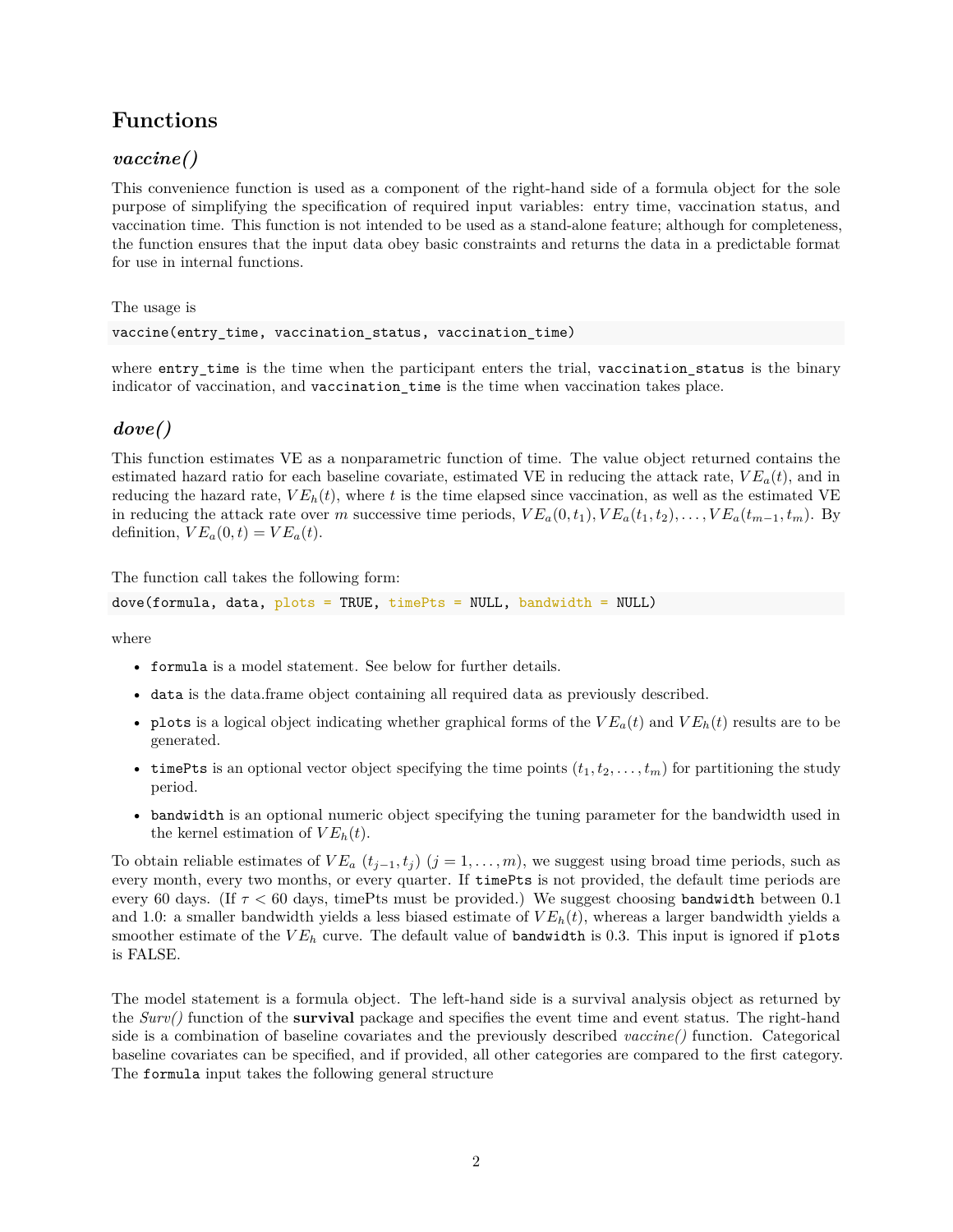```
Surv(event_time, event_status) ~ covariates +
        vaccine(entry_time, vaccination_status, vaccination_time)
```
where 'event\_time', 'event\_status', 'covariates', 'entry\_time' 'vaccination status' and 'vaccination time' are place holders indicating the data that are to be provided; they will be replaced by the variable names in the header of the input data.

The two VE measures,  $VE_a(t)$  and  $VE_b(t)$ , are estimated up to the last observed event time. However, the estimates near the end of crossover where there are very few placebo participants under follow-up may not be reliable. We also constrain  $VE<sub>h</sub>$  to be 0 at day 0 and non-decreasing at the right tail. For estimating  $VE<sub>a</sub>$ over successive time periods, the last time period should not extend beyond the point that there are still a few placebo participants under follow-up.

#### *dove2()*

This function estimates VE under the assumption that the log hazard ratio for the vaccine effect is a piecewise linear function of time. The value object returned is similar to that returned by *dove()* and contains the estimated hazard ratio for each baseline covariate, estimated VE in reducing the attack rate,  $VE_a(t)$ , and in reducing the hazard rate,  $VE_h(t)$ , where t is the time elapsed since vaccination, as well as the estimated VE in reducing the attack rates over *m* successive time periods,  $VE_a(0, t_1), VE_a(t_1, t_2), \ldots, VE_a(t_{m-1}, t_m)$ . The 95% confidence intervals for all three measures of VE are provided.

The function call takes the following form:

```
dove2(formula, data, plots = TRUE, changePts = NULL,constantVE = FALSE, timePts = NULL)
```
where formula, data, plots, and timePts are as described above for *dove()*. Input changePts is an optional numerical vector to specify the change points, in units of days, of the piece-wise log-linear hazard ratio for the vaccine effect. If no change points are provided, one change point will automatically be selected among Weeks 4, 5, 6, 7, 8 by the Akaike information criterion (AIC). Input constantVE is a logical object indicating the VE trend after the last change point. If specified as TRUE, VE is assumed to be constant in the period after the last change point; otherwise it is allowed to vary after the last change point. If timePts is not specified, the default sequence of the multiples of the first change point will be used.

The model statement is as previously described for *dove()*. Specifically, the formula input takes the following general structure

Surv(event time, event status)  $\sim$  covariates + vaccine(entry\_time, vaccination\_statue, vaccination\_time)

To ensure stability, we suggest placing change points at the time points where the events are relatively frequent and not placing change points near the right tail. We estimate  $VE_a(t)$  and  $VE_h(t)$  up to the maximum of all observed event times.

#### *plot()*

When provided a value object of class DOVE (the object returned by  $dove()$  and  $dove2()$ ), this convenience function creates/recreates plots of the estimated VE in reducing the attack rate,  $VE_a(t)$ , and in reducing the hazard rate,  $VE<sub>h</sub>(t)$ .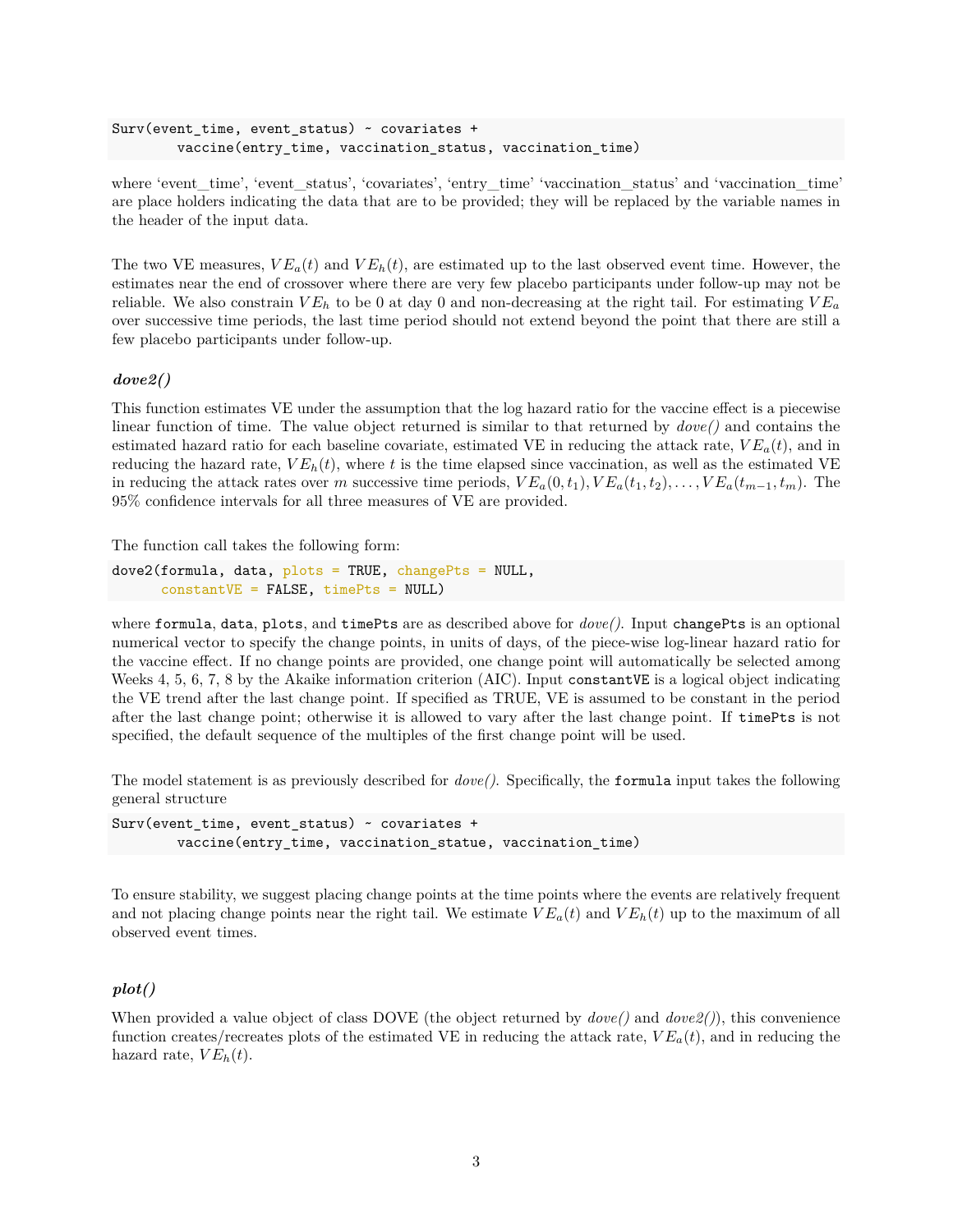#### *print()*

When provided a value object of class DOVE (the object returned by *dove()* and *dove2()*), the tabular results are displayed.

### **Examples**

We use the dataset provided with the package, doveData, to illustrate the analyses. This dataset was simulated under a priority-tier dependent crossover design with a ramping vaccine effect between dose 1 and dose 2 and contains the following observations for each of the 40,000 participants:

- **entry.time**: The entry time in days.
- **event.time**: The event time in days.
- **event.status**: The event indicator (1=observed; 0=censored).
- **vaccine.time**: The time of vaccination in days; NA if not vaccinated.
- **vaccine.status**: The indicator of vaccination (1=vaccinated; 0 = not vaccinated).
- **priority**: A composite baseline risk score taking values 1-5.
- **sex**: A binary indicator of sex (male/female).

The data can be loaded in the usual way

data(doveData)

head(doveData)

| ##     |    |     |     | entry.time event.time event.status vaccine.time vaccine.status priority sex |  |
|--------|----|-----|-----|-----------------------------------------------------------------------------|--|
| ##     | 69 | 212 | NA  |                                                                             |  |
| ##2    | 92 | 320 | 250 |                                                                             |  |
| ##3    |    | 137 | ΝA  |                                                                             |  |
| ## $4$ |    | 320 | 186 |                                                                             |  |
| ## 5   | 32 | 320 | 251 |                                                                             |  |
| ## 6   |    | 320 | 188 |                                                                             |  |

The summary statistics are shown below

summary(doveData)

|    |                                                |               | ## entry.time                 event.time               event.status            vaccine.time |                |
|----|------------------------------------------------|---------------|---------------------------------------------------------------------------------------------|----------------|
|    |                                                |               | ## Min. : 0.00 Min. : 9.0 Min. :0.00000 Min. : 0.0                                          |                |
|    |                                                |               |                                                                                             | 1st Qu.: 57.0  |
|    | ## Median : 60.00                              | Median :320.0 | Median :0.00000                                                                             | Median : 112.0 |
|    | ## Mean : 60.25                                | Mean :310.8   | Mean :0.06657                                                                               | Mean : 148.1   |
|    |                                                |               | ## 3rd Qu.: 90.00 3rd Qu.:320.0 3rd Qu.:0.00000                                             | 3rd Qu.:247.0  |
|    | ## Max. :120.00                                | Max. :320.0   | Max. :1.00000                                                                               | Max. : 319.0   |
| ## |                                                |               |                                                                                             | NA's :3234     |
|    | ## vaccine.status priority sex                 |               |                                                                                             |                |
|    | ## Min. :0.0000 Min. :1.000                    |               | Min. :0.0000                                                                                |                |
|    | ## 1st Qu.:1.0000 1st Qu.:2.000 1st Qu.:0.0000 |               |                                                                                             |                |
|    | ## Median :1.0000                              | Median :3.000 | Median :1.0000                                                                              |                |
|    | ## Mean :0.9192                                | Mean :3.005   | Mean : 0.5035                                                                               |                |
|    | ## 3rd Qu.:1.0000 3rd Qu.:4.000                |               | 3rd Qu.:1.0000                                                                              |                |
|    | ## Max. :1.0000                                | Max. :5.000   | Max. : 1.0000                                                                               |                |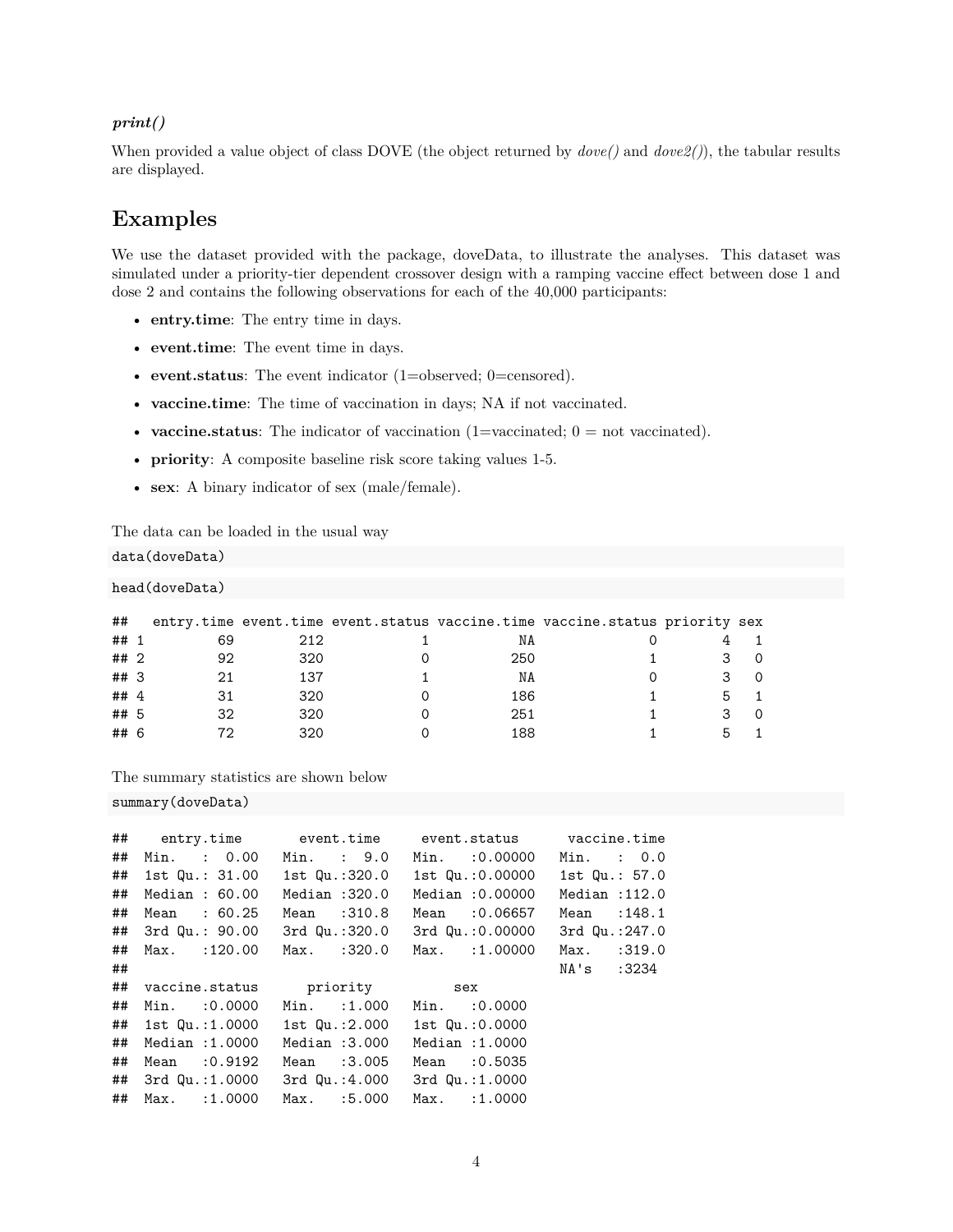#### ##

We see that participants were enrolled in the study over a 4-month period ( $0 \le$  entry.time  $\le$  120 days), the follow-up ended on day 320 (event.time ≤ 320 days) with a ∼ 6*.*7% event rate, and ∼ 92% of the participants were vaccinated over the course of the study period. In addition, the priority (risk) score is evenly distributed across participants, who are equally distributed between the two sex groups.

#### *dove()*

First, we illustrate a *dove()* analysis. Here, we will include in our model statement baseline covariates, priority and sex. In addition, we will use the default partitioning of the study period and the default tuning parameter for the bandwidth. The function call takes the following form

```
result1 \leq dove(formula = Surv(event.time, event.status) \sim priority + sex +
                           vaccine(entry.time, vaccine.status, vaccine.time),
                data = doveData)
```
## tau = 320

## timePts not given; default values will be used

```
## method converged after 13 iterations
```
The function returns an object of class DOVE containing a list with the following elements. For brevity, we show only a snapshot of the large tabular results.

**call**: The unevaluated call.

**Covariate Effects**: The estimated hazard ratio for each covariate, together with the (estimated) standard error, the 95% confidence interval, and the two-sided p-value for testing no covariate effect.

result1\$covariates

| ## |        | coef se(coef)                              |  | z $Pr(> z )$ exp(coef) lower .95 upper .95 |  |  |
|----|--------|--------------------------------------------|--|--------------------------------------------|--|--|
|    |        | ## priority 0.2139999 0.01444336 14.816485 |  | 0 1.238622 1.204050 1.274188               |  |  |
|    | ## sex | 0.3645546 0.03940875 9.250601              |  | 0 1.439873 1.332842 1.555498               |  |  |

**Vaccine Efficacy**: Element **\$efficacy** contains the estimated VE in reducing the attack rate at each observed event time, together with its standard error and the 95% confidence interval. In addition, the raw estimate of the hazard ratio at each observed event time is provided.

```
head(result1$vaccine$efficacy)
```

|            |  |                                             | ## time VE_a se lower .95 upper .95 hazardRatio |
|------------|--|---------------------------------------------|-------------------------------------------------|
| ## $[1,]$  |  |                                             | 1.0000000                                       |
| ## $[2,]$  |  | 1 0.3529937 0.2056809 -0.20644423 0.6530157 | 0.6470063                                       |
| ## $[3.]$  |  | 2 0.2547967 0.1569215 -0.12595279 0.5067929 | 0.8434002                                       |
| ## $[4.]$  |  | 3 0.1559060 0.1377541 -0.16227101 0.3869806 | 1.0418753                                       |
| $##$ [5.]  |  | 4 0.2198001 0.1153130 -0.04235380 0.4160218 | 0.5885176                                       |
| ## $[6, ]$ |  | 5 0.2577284 0.1011185 0.03055578 0.4316670  | 0.5905584                                       |

```
tail(result1$vaccine$efficacy)
```
## time VE\_a se lower .95 upper .95 hazardRatio ## [284,] 298 0.5614314 0.02587078 0.5076771 0.6093166 0.9504455 ## [285,] 299 0.5595833 0.02620395 0.5051090 0.6080614 0.9911702 ## [286,] 301 0.5588241 0.02650251 0.5036975 0.6078275 1.1093593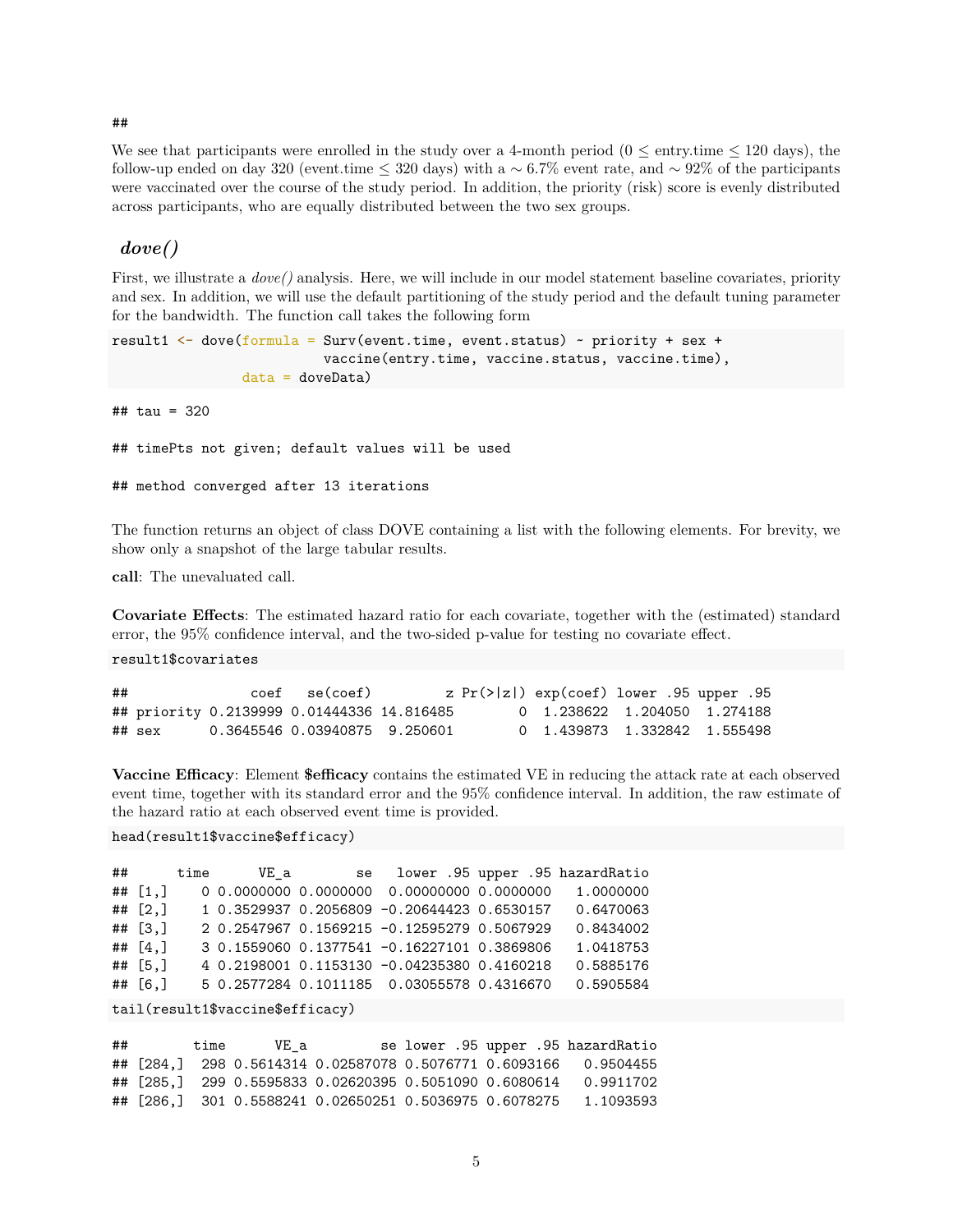## [287,] 304 0.5588767 0.02682445 0.5030393 0.6084403 1.3075374 ## [288,] 306 0.5569388 0.02734465 0.4999669 0.6074196 1.4752206 ## [289,] 307 0.5532190 0.02807463 0.4946606 0.6049916 1.5850495

Element **\$period\_efficacy** contains the estimated VE in reducing the attack rate over each time period, its standard error, and the 95% confidence interval.

```
result1$vaccine$period_efficacy
```
## left right VE\_a se lower .95 upper .95 ## [1,] 0 60 0.6821729 0.02126667 0.63763337 0.7212379 ## [2,] 60 120 0.7239177 0.02133139 0.67877631 0.7627153 ## [3,] 120 180 0.6755593 0.02529073 0.62200229 0.7215281 ## [4,] 180 240 0.4436504 0.04417056 0.34997670 0.5238249 ## [5,] 240 300 0.2799564 0.09087456 0.07787798 0.4377503

The graphical depictions of estimates returned in **vaccine\$efficacy** are generated by default by *dove()* and are shown in Figure [1.](#page-5-0) This figure can be regenerated using *plot()* as follows:

<span id="page-5-0"></span> $plot(x = result1)$ 



Figure 1: Plots auto-generated by *dove()*. On the left, the estimated VE curve in reducing the attack rate,  $VE_a(t)$  (black) and its 95% confidence intervals (green) are shown as a function of the time since vaccination. On the right, the estimated VE curve in reducing the hazard ratio,  $VE<sub>h</sub>(t)$ , is shown as a function of the time since vaccination.

#### *dove2()*

In the first analysis illustrating *dove2()*, we set Week 4 as the change point and assume a potentially waning VE after 4 weeks. We estimate *V E<sup>a</sup>* over 0-4, 4-16, 16-28, 28-40 weeks. Note that all times must be provided in the unit of days. The function call takes the following form

```
result2 <- dove2(formula = Surv(event.time, event.status) ~ priority + sex +
                           vaccine(entry.time, vaccine.status, vaccine.time),
                 data = doveData,
```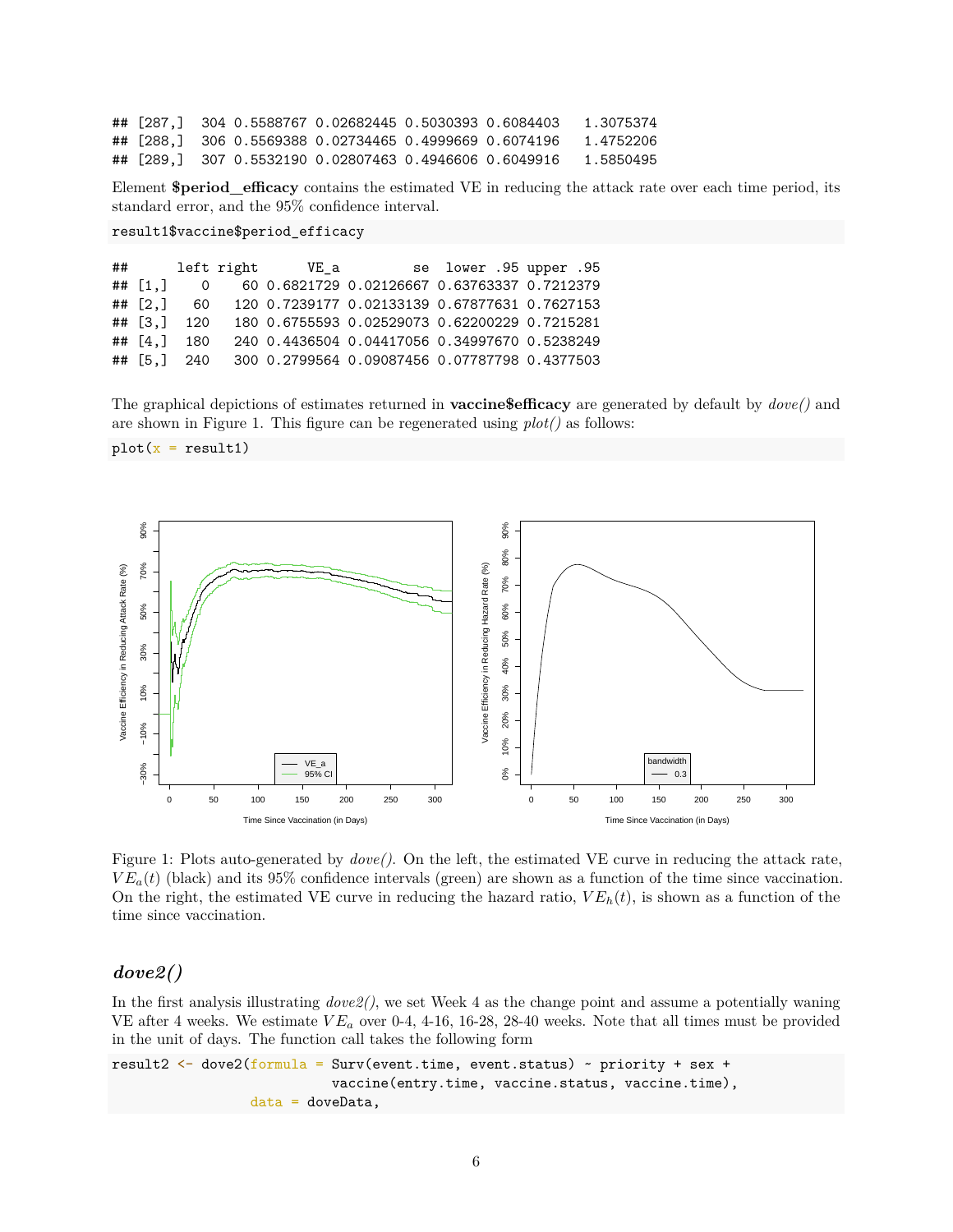```
timePts = c(4, 16, 28, 40)*7)## tau = 320
## Number of subjects: 40000
## log partial-likelihood at final estimates: -27351.81
```
changePts =  $4*7$ ,

The function returns an S3 object of class DOVE, which contains a list object with the following information.

**call**: The unevaluated call.

result2\$call

```
## dove2(formula = Surv(event.time, event.status) ~ priority + sex +
## vaccine(entry.time, vaccine.status, vaccine.time), data = doveData,
## changePts = 4 * 7, timePts = c(4, 16, 28, 40) * 7)
```
**changePts**: The changePts of the analysis.

result2\$changePts

## [1] 28

**Covariate Effects**: The estimated (log) hazard ratio of each covariate, together with the estimated standard error, the 95% confidence interval, and the two-sided p-value for testing no covariate effect.

result2\$covariates

```
## coef se(coef) z Pr(>|z|) exp(coef) lower .95
## priority 0.2145486 0.01438123 14.918649 2.492693e-50 1.239302 1.204858
## sex 0.3646241 0.03940478 9.253296 2.176748e-20 1.439973 1.332945
## upper .95
## priority 1.274732
## sex 1.555594
```
When no baseline covariates are provided, this element will be NA.

**Vaccine Efficacy**: Element **\$VE\_a** contains the daily VE estimate in reducing the attack rate, together with its standard error and the 95% confidence interval. Element **\$VE\_h** contains the daily VE estimate in reducing the hazard rate, together with its standard error and the 95% confidence interval.

head(result2\$vaccine\$VE\_a)

```
## time VE_a se lower .95 upper .95
## [1,] 0 0.00000000 0.000000000 0.00000000 0.00000000
## [2,] 1 0.03024399 0.001222094 0.02784573 0.03263634
## [3,] 2 0.05927458 0.002346379 0.05466442 0.06386226
## [4,] 3 0.08714643 0.003379452 0.08049861 0.09374618
## [5,] 4 0.11391156 0.004327491 0.10538895 0.12235298
## [6,] 5 0.13961952 0.005196276 0.12937430 0.14974418
tail(result2$vaccine$VE_a)
```

```
## time VE_a se lower .95 upper .95
## [316,] 315 0.5385651 0.02499808 0.4868731 0.5850498
## [317,] 316 0.5370153 0.02518384 0.4849277 0.5838355
```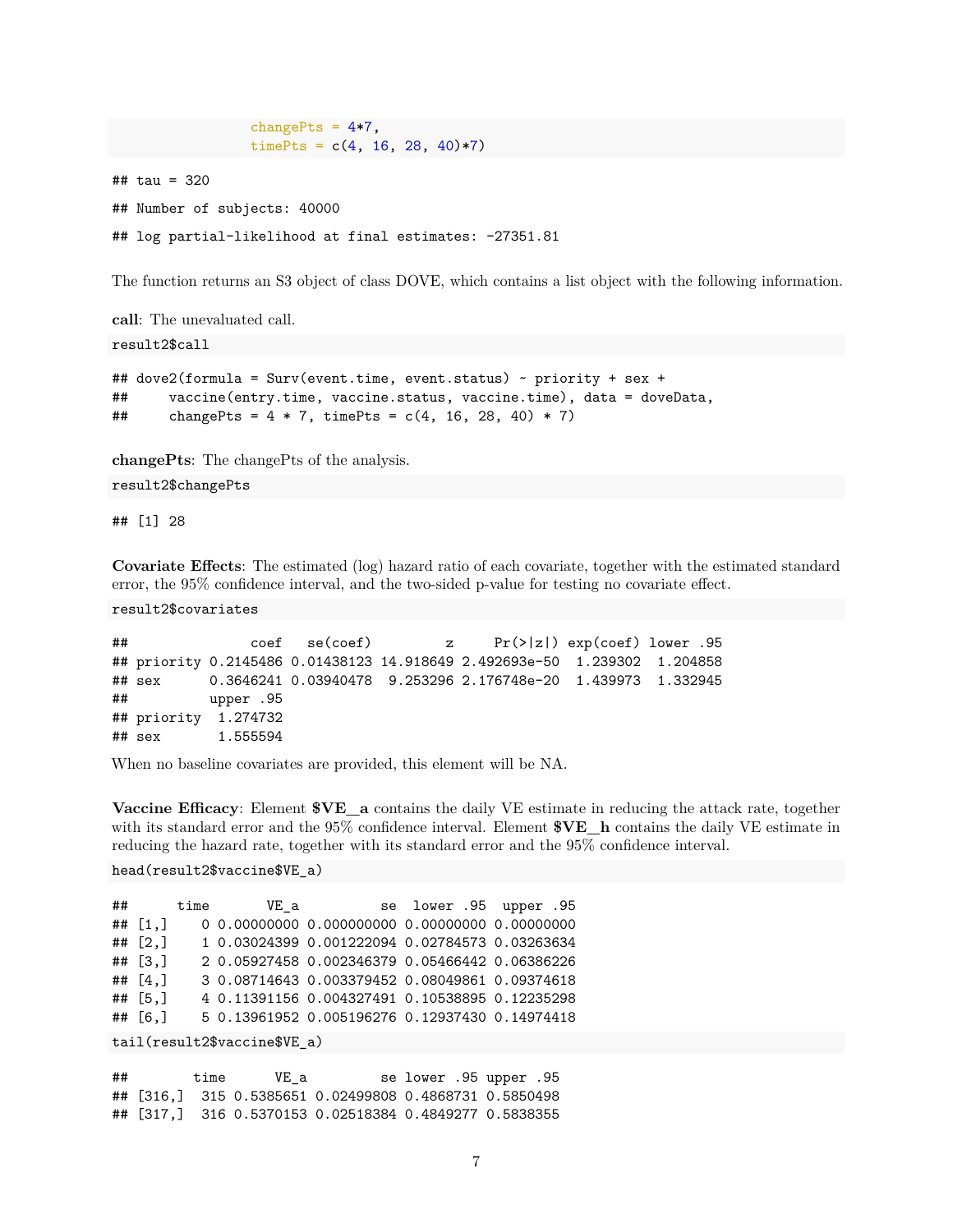## [318,] 317 0.5354577 0.02537152 0.4829703 0.5826167 ## [319,] 318 0.5338922 0.02556114 0.4810008 0.5813935 ## [320,] 319 0.5323189 0.02575270 0.4790191 0.5801658 ## [321,] 320 0.5307377 0.02594622 0.4770253 0.5789336

head(result2\$vaccine\$VE\_h)

## time VE\_h se lower .95 upper .95 ## [1,] 0 0.00000000 0.000000000 0.00000000 0.00000000 ## [2,] 1 0.05987195 0.002394147 0.05516769 0.06455278 ## [3,] 2 0.11615925 0.004501610 0.10729190 0.12493851 ## [4,] 3 0.16907651 0.006348134 0.15654055 0.18142616 ## [5,] 4 0.21882552 0.007957412 0.20307225 0.23426738 ## [6,] 5 0.26559596 0.009351233 0.24703692 0.28369756

tail(result2\$vaccine\$VE\_h)

## time VE\_h se lower .95 upper .95 ## [316,] 315 0.05159091 0.09347856 -0.1505214 0.2181981 ## [317,] 316 0.04603717 0.09443096 -0.1582220 0.2142741 ## [318,] 317 0.04045090 0.09539185 -0.1659755 0.2103312 ## [319,] 318 0.03483192 0.09636127 -0.1737821 0.2063694 ## [320,] 319 0.02918004 0.09733931 -0.1816423 0.2023886 ## [321,] 320 0.02349506 0.09832601 -0.1895563 0.1983886

Element **\$VE\_period** contains the estimated VE in reducing the attack rate over each time period, its standard error, and the 95% confidence interval.

result2\$vaccine\$VE\_period

## left right VE\_a se lower .95 upper .95 ## [1,] 0 28 0.5242172 0.01230293 0.4994819 0.5477300 ## [2,] 28 112 0.7708700 0.01303526 0.7438421 0.7950462 ## [3,] 112 196 0.6258165 0.01823842 0.5883060 0.6599094 ## [4,] 196 280 0.3889351 0.04248634 0.2997210 0.4667834

The graphical depictions of  $VE_a$  and  $VE_h$  estimates are generated by default by  $dove2()$  and are shown in Figure [2.](#page-8-0) This figure can be regenerated using *plot()* as follows:

 $plot(x = result2)$ 

In the final analysis, we have the software use AIC to choose a change point among Weeks 4, 5, 6, 7, 8. We assume a constant VE after the change point, and thus only the constant VE is estimated. The function call takes the following form

```
result3 \leq dove2(formula = Surv(event.time, event.status) \sim priority + sex +
                           vaccine(entry.time, vaccine.status, vaccine.time),
                 data = doveData,constantVE = TRUE)
## tau = 320
## changePts not given; using AIC to select from {28,35,42,49,56}
## Day 28 (week 4) was selected as the change point by AIC
## Number of subjects: 40000
## log partial-likelihood at final estimates: -27422.25
```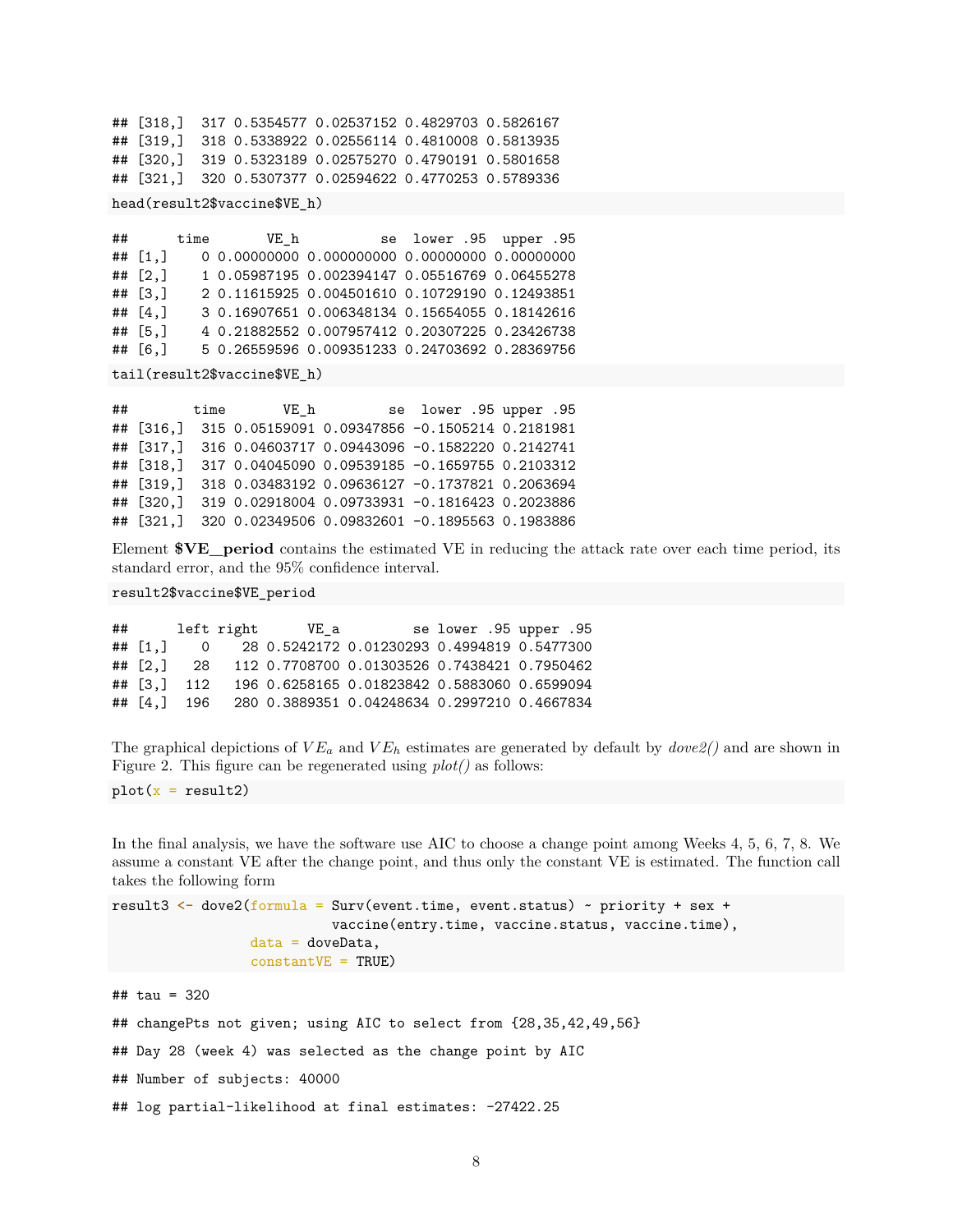<span id="page-8-0"></span>

Figure 2: Plots auto-generated by *dove2()*. On the left, the estimated VE curve in reducing the attack rate,  $VE_a(t)$  (black) and its 95% confidence intervals (green) are shown as a function of the time since vaccination. On the right, the estimated VE curve in reducing the hazard ratio,  $VE<sub>h</sub>(t)$  (black) and its 95% confidence intervals (green) are shown as a function of the time since vaccination.

The function returns a list object containing the following items.

**changePts**: The change point selected.

result3\$changePts

## [1] 28

**Covariate Effects**: The estimated (log) hazard ratio of each covariate, together with the estimated standard error, the 95% confidence interval, and the two-sided p-value for testing no covariate effect.

#### result3\$covariates

## coef se(coef) z Pr(>|z|) exp(coef) lower .95 ## priority 0.2127205 0.01450545 14.664868 1.082278e-48 1.237039 1.202364 ## sex 0.3652731 0.03940404 9.269939 1.862523e-20 1.440907 1.333812 ## upper .95 ## priority 1.272713 ## sex 1.556602

**Vaccine Efficacy**: Element **\$VE** contains the estimated constant VE, together with its standard error and the 95% confidence interval.

result3\$vaccine\$VE

## VE se lower .95 upper .95 ## 0.68233226 0.01443303 0.65274570 0.70939801

Plots cannot be generated when  $constantVE = TRUE$ .